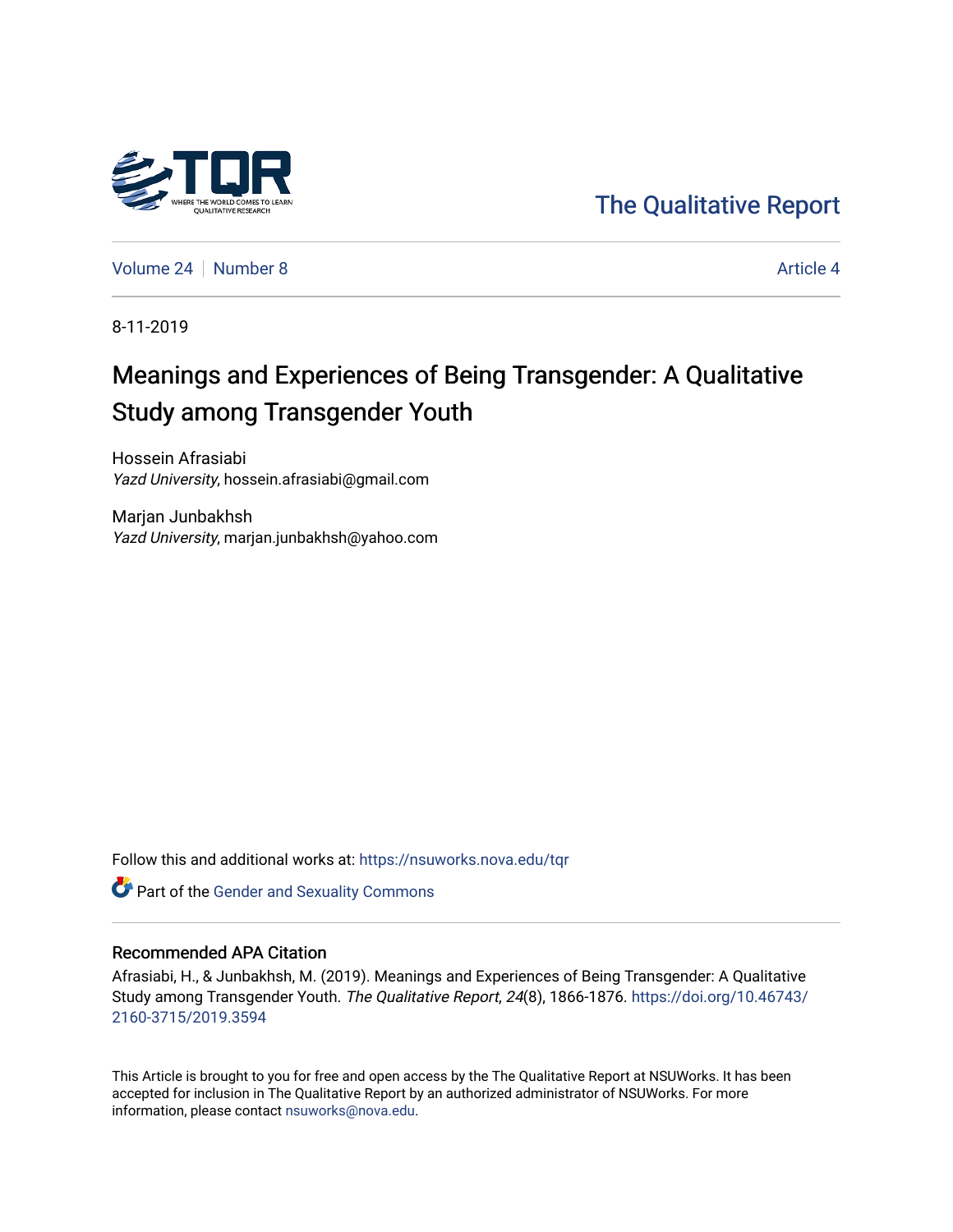# **Qualitative Research Graduate Certificate** Indulge in Culture Exclusively Online . 18 Credits **LEARN MORE**

# Meanings and Experiences of Being Transgender: A Qualitative Study among Transgender Youth

# Abstract

Our aim in this qualitative study was to explore the meaning and experiences of transgender youth in their everyday interactions. Participants included 24 transgender youth from Yazd and Isfahan Cities (Iran). We selected participants through purposeful sampling method. Research data were collected through semistructured interviews. The interview transcripts were analyzed using theoretical coding techniques. The results showed that transgender people like to present their favorite identity in behaviors, wearing and social appearances, their social and domestic acceptance is deferred as the society defines transgender as a taboo and ostracizes persons. They felt themselves in a converse body and under pressure for coexistence by peers and neighbors. They attempt to save their desired identity through daydreaming and performing identity role in solitude.

# Keywords

Transgender, Trans, Meaning, Experiences, Qualitative

# Creative Commons License



This work is licensed under a [Creative Commons Attribution-Noncommercial-Share Alike 4.0 International](https://creativecommons.org/licenses/by-nc-sa/4.0/)  [License](https://creativecommons.org/licenses/by-nc-sa/4.0/).

## Acknowledgements

We would like to thank all participants for their kind cooperation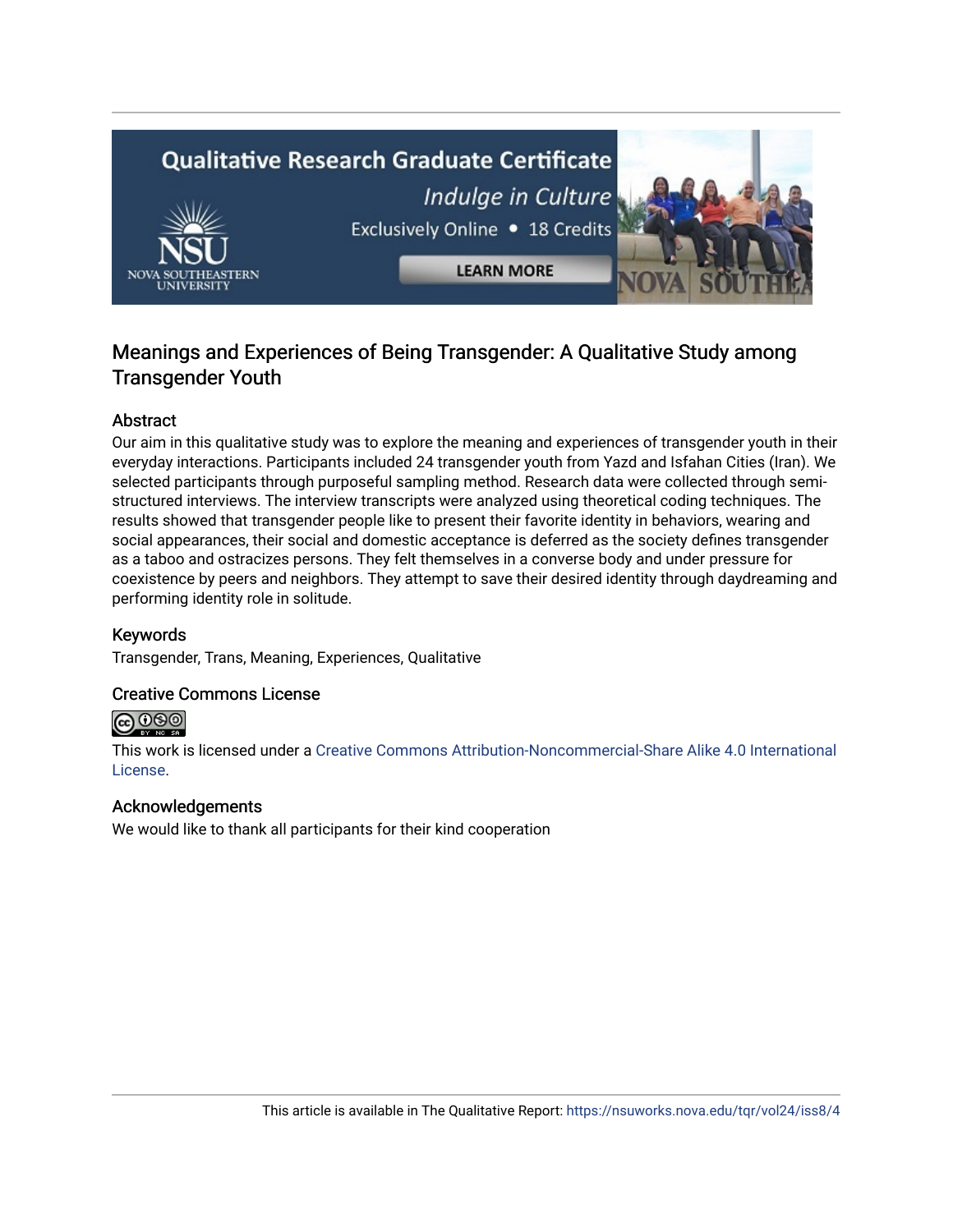

# **Meanings and Experiences of Being Transgender: A Qualitative Study among Transgender Youth**

Hossein Afrasiabi and Marjan Junbakhsh Yazd University, Iran

*Our aim in this qualitative study was to explore the meaning and experiences of transgender youth in their everyday interactions. Participants included 24 transgender youth from Yazd and Isfahan Cities (Iran). We selected participants through purposeful sampling method. Research data were collected through semi-structured interviews. The interview transcripts were analyzed using theoretical coding techniques. The results showed that transgender people like to present their favorite identity in behaviors, wearing and social appearances, their social and domestic acceptance is deferred as the society defines transgender as a taboo and ostracizes persons. They felt themselves in a converse body and under pressure for coexistence by peers and neighbors. They attempt to save their desired identity through daydreaming and performing identity role in solitude. Keywords: Transgender, Trans, Meaning, Experiences, Qualitative*

# **Introduction**

Gender and sexual orientation are important constituents of social identity. Transgender people are a case in point as they do not identify with the gender identity ascribed to them at their birth, hence wish exhibit a different societal image and they prefer or feel compelled to present themselves in ways that contradict social expectations of their designated gender roles (Balzer, LaGata, & Berredo, 2016, p. 4).

The prevalence of transgender in adult men and women is respectively 1 in 30,000 and 1 in 100,000 people (Sadock, 2011). Several reports on the epidemiology of gender identity in different countries, found an increase in its prevalence during the last decades (Garrels et al., 2000; Godlewski, 1988; Gooren, 1989; Landen, Walinder, & Lundstrom, 1996a; Olsson & Moller, 2003; Walinder, 1971). Although literature contains abundant studies concerning transgender adults (Aizura, 2010; Boellstorf, 2004; Bolin, 1988; Herdt, 1996; Kulick, 1998; Najmabadi, 2014; Roen, 2001), there are few reports regarding the prevalence of gender identity in Middle Eastern and Asian countries (Coleman, Colgan, & Gooren, 1992; Heiman & Cao Van, 1975; Kim Tae-Suk et al., 2006; Okabe et al., 2008; Tsoi, 1988).

Although transgender persons are legally recognized in Iran, the cultural and traditional attitudes toward gender categories are in work in every day social interactions. The trend is different in Iran where numerous social factors are at work (Ahmadzadeh-asl et al., 2010). A study conducted between 1989 and 1995 in Iran reported 57 transgender persons with the MTF:FTM ratio of 1.85:1 (Mehrabi, 1996). It has been almost three decades that sex reassignment surgery was legalized in Iran, and the number of such operations have been on the rise (Mohammadi et al., 2016). Many transgender people try to conceal their identity to maintain their social, domestic and economic status. Gender transmission or gender confirmation is an extensive interactive interpersonal process in whereby an individual is socially recognized, and the protection of an individual's sexual identity and expression is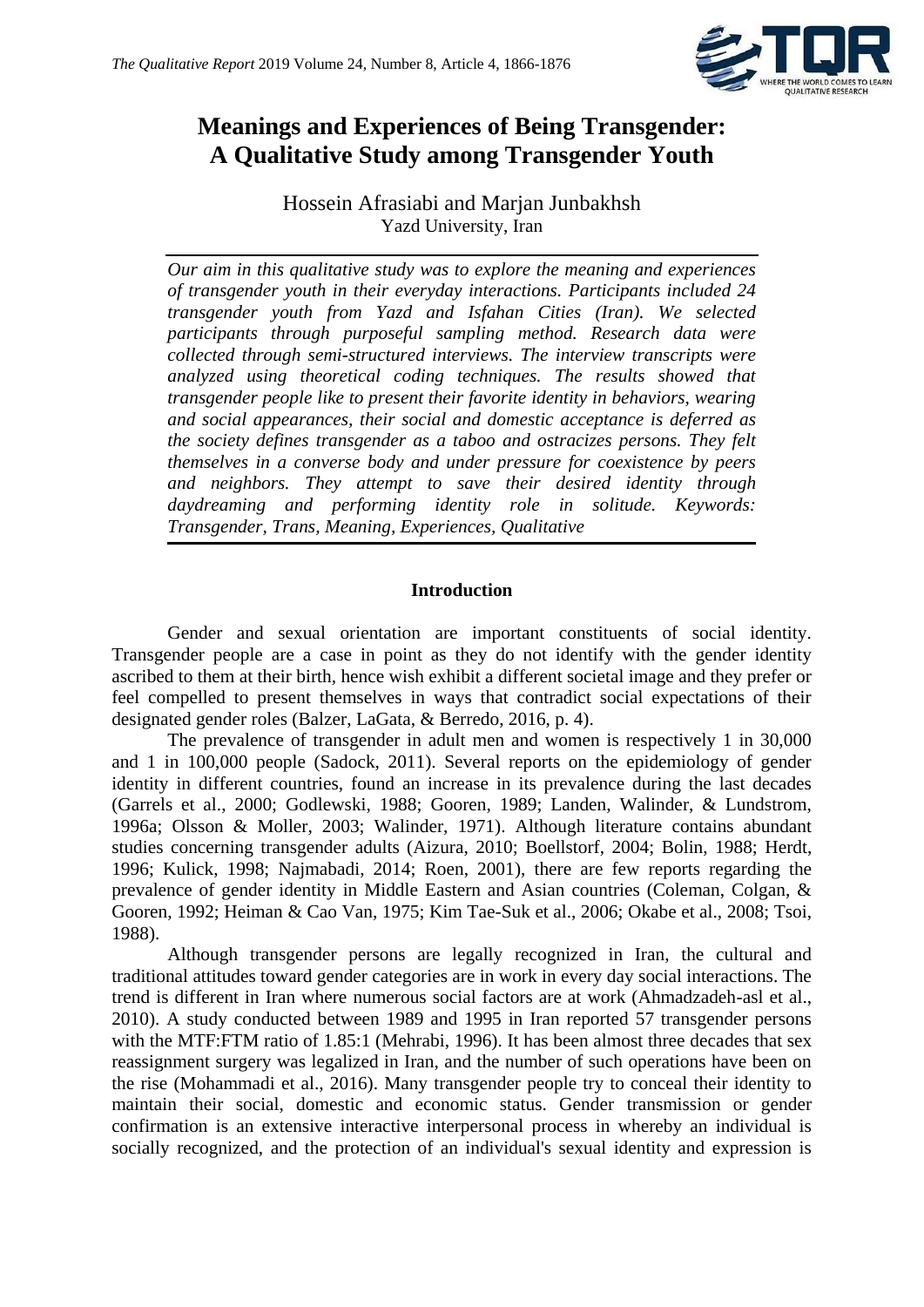created (Carroll, 2016). As transgenders (Trans) is still considered a social taboo, there are no accurate statistics available.

Transgender people encounter many challenges (Byne et al., 2016). For a long time, transgender people in many parts of the world have been victims of horrifying hate violence and crimes, and such horrible forms of gender-biased violence often go unreported (Balzer, LaGata & Berredo, 2016; p. 5). Over the past several years, there has been a surge of public interest in gender issues as the result transgender people have grown increasingly more visible. The emerging body of work in transgender studies demonstrates that different ways of "imagining" gender identities entail a set of exclusions and foreclosures as they produce social and political visibility (Valentine, 2007). Although transgender identity has many important subjective and social meaningful dimensions, few qualitative studies have been conducted to consider this experiences in Iran (Safavifar et al., 2016, p. 385; Mohammadi, 2016).

Our purpose in this qualitative research is to explore the meanings and experiences that transgender people have in the formation and expression of their identities in everyday social life. Employing an interpretive approach, it aims to examine the constructions of their identity and experiences as transgender.

#### **Review of Literature**

Gender identity reflects the features, functions and feelings of masculinity or femininity as acquired in the process of socialization. Although human identity has many dimensions, the most central and determinant of these factors is the social definition of masculinity and femininity. In recent years the studies about transgenders increased in different approaches. Safavifar et al. (2016) have conducted a qualitative study on the religious experiences of Iranian transgenders. Its findings were categorized into four conceptual categories: a sense of guilt; achieving a sense of submission to God's will to please Him; practical commitment to religion; and rejection by the religious communities. Mohammadi et al. (2016) conducted a study to scrutinize the experience of people after sex reassignment surgery in Iran. Adopting a hermeneutic phenomenological approach, it surveyed the experiences of seven male-to-female transgender participants. According to the results, the main theme, "being satisfied in an insecure world", emerged from three subthemes, i.e. "the promotion of life", "living in the restricted world", and "seeking for acceptance". In "Transgender, Transsexual, and Gender Variant Individuals," Paz Galupo, Stuart, and Siegel (2015) examined the heterogeneity of a person's gender and his/her gender identity as identified at birth through a descriptive method. The results of this study indicate that the identity of transsexual people derives from medical, juridical, and social determinants.

Claudia Castañeda (2015) explores transgender medicine for its attention to children through a close Foucauldian reading of clinical guidelines. She believed, "the child as a proto-adult is constituted as a mutable body available for adult re-configuration as it traverses a developmental trajectory from immaturity to maturity." This results in a discourse according to which the sufferings of transgender young people are natural (i.e., developmental), and medical intervention is therefore necessary (Sadjadi, 2013).

Other authors have explored the ways through which parents appreciate and respond to their children's gender identities (Meadow, 2011). They show that parents must work to understand and articulate their children's gender variance. Towle and Morgan (2002) conveyed the risks of applying a concept of gender universally and historically while asymmetrically invoking notions of culture and immanence to advance a project of gender rooted in Western ideology. While working with transgender children, we must confront the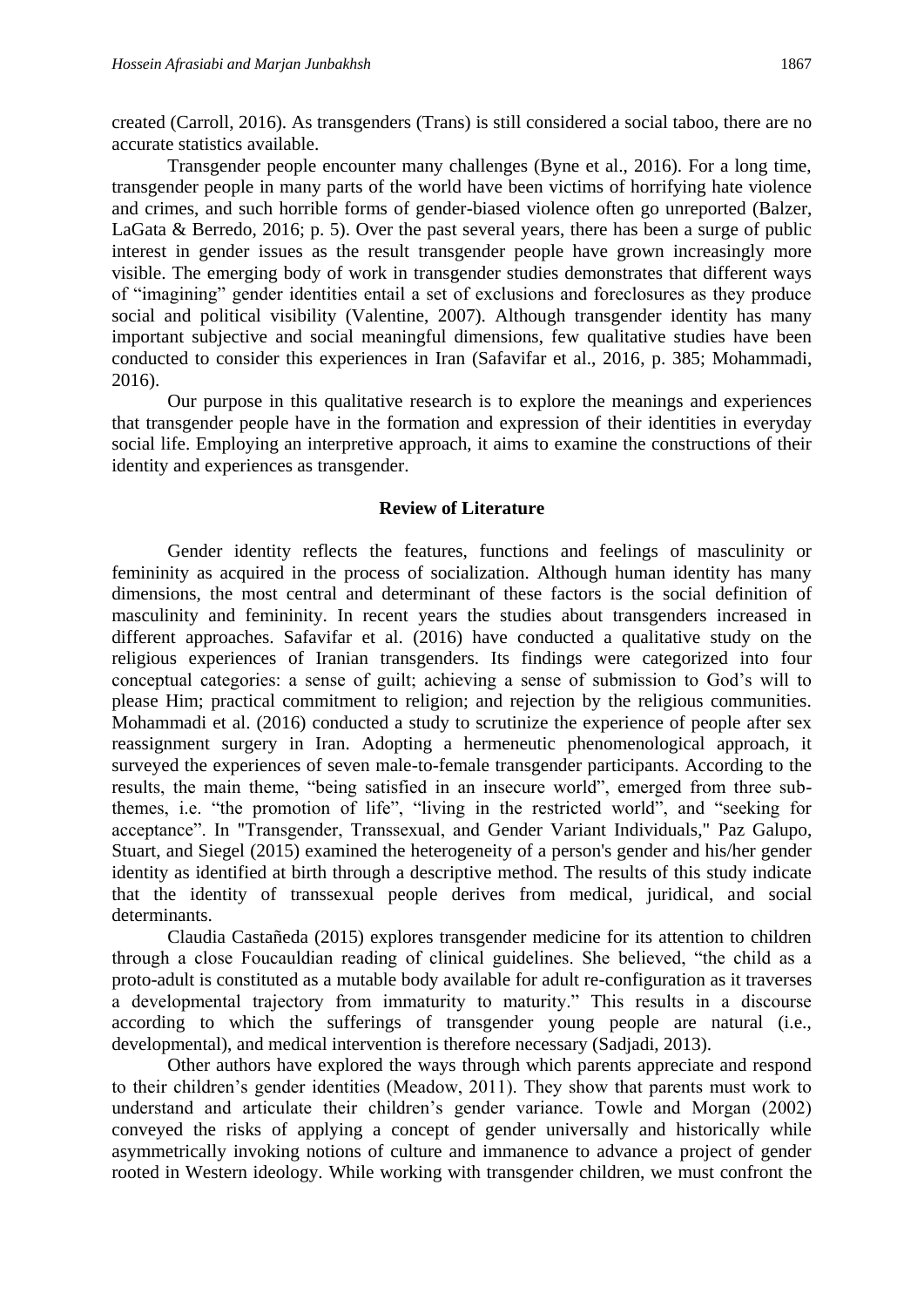challenge of engaging with the children's own experiences of gender without inscribing them in a framework of medical knowledge, parental expectations, or transgender activism.

Although the studies on transgender raised recent years, the qualitative ones are few. We were interested in the topic after we met a transgender student in the university. We found that transgenders like to live far of other student's eyes by trying to hide their Trans identity. Marjan wrote her thesis in master of Social Work about transgenders, and then we carried a series of observations and interviews that resulted our interest to the experiences of them. We met several transgender persons and found that they have faced challenges in their family and community. At first, we thought that transgender as people by different interests have difficulties in community, but we found that their challenges started almost in their family. Social pressures were not just on them, but their family experienced social pressures by kinship and neighbors. In this study, we tried to explore the Transgenders experiences and challenges in family and community that are rarely considered in past researches. Accordingly, we used the qualitative approach in order to having their interpretation and meanings.

#### **Methods**

This is a qualitative study that utilized generic qualitative research method. Given the limited number of transgender people and the difficulty in identifying them, qualitative method was appropriate for this purpose. This method was selected due to the lack of knowledge about the perceptions of transgender people and provides an opportunity for the participants to freely express their unique experiences, thoughts and feelings (Krippendorff, 2004).

## **Procedure**

The process of collecting data began by searching for centers where transgender people referred for surgery or counseling. One medical and counseling center in Isfahan allowed us to approach people referring to it. After explaining the objectives to participants, 24 people consented to interviews. Snowball sampling as a type of purposeful sampling whereby more subjects were encouraged to participate by those who had already enrolled was employed to maximize the number of participants. The participants' medical records were reviewed to ensure that they were all transgender. The interviews were mostly conducted in a friendly atmosphere at the home of transgender people or in a calm corner of a park. The interviews were recorded after obtaining the participants' informed consent.

#### **Data Collection**

The data was collected through semi-structured interviews (Creswell, 2003) with 24 transgender participants in Yazd and Isfahan. They were from two male-to-female and female-to-male transgender groups. Every participant interviewed for two times and the interviews continued to data saturation, where we found the repetitive answers. All interviews conducted in form of a dialogue by the second author and lasted between 60 and 110 minutes. The interviewer explained the purpose of the study, discussed the level of involvement for the participants and encouraged them for interviews. The interviews usually commenced with general questions including, Can you talk about your experiences as a transgender? How do you feel about yourself? What problems and challenges did you encounter in everyday life? Each interview was audio-taped and transcribed verbatim by Marjan. The audio tracks were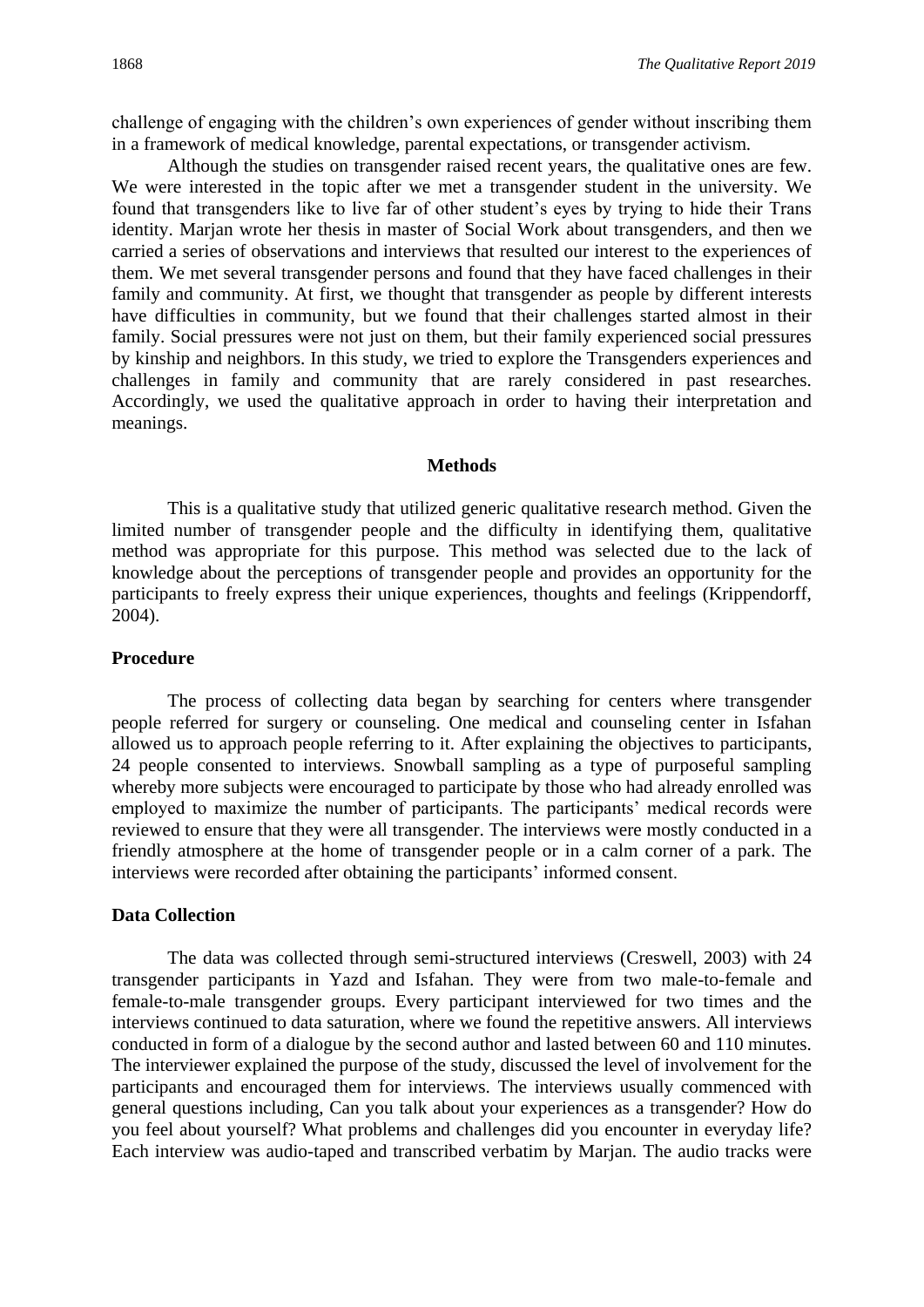transcribed as soon as possible and analyzed alongside with the field notes. We had taken down notes and observation, after having finished to present our general questions.

#### **Participants**

The participants included transgender youth residing in Isfahan and Yazd and were selected through purposeful sampling method. The inclusion criteria included a minimum age of 18 years as well as being transgender. Transgender defined as who is not satisfied from their gender identity and like to be in another body, included male to female or female to male. Some of the participants are clients for surgery. Most of the participants were selected from the city of Isfahan. The main reason for this was holding pre-operative psychotherapy courses to confirm the transgenderness of people that was very organized which made it easier for them to assess. In Yazd, however, subjects must refer to psychological and medical centers in cities like Mashhad, Isfahan, and Tehran because a similar center does not exists in the city.

#### **Data Analysis**

Data analysis started after the first interview and simultaneously continued with the data collection process. The transcribed interviews were analyzed using a theoretical coding method (Strauss & Corbin, 1998) employed in three stages of open coding (minimization, comparison and categorization processes of data), axial coding (concepts and categories that were represented in the open coding step, and were connected to each other in a new combination) and selective coding. First, authors repeatedly read the interviews to become familiar with the text. Significant meaning units were identified, condensed and coded. The codes were then grouped into subcategories and abstracted to categories. To improve the validity of the categories and to illustrate the transgender experiences, original direct quotations are presented.

#### **Trustworthiness**

The researchers attempted to increase the trustworthiness of the study by selecting eligible participants; through close, accurate, long-term, and continuous interactions; by making use of the complementary ideas and suggestions of colleagues, reviewing the transcribed interviews, and re-visiting the participants (Krefting, 1991) for additional information. Moreover, Guba and Lincoln (2005) criteria of credibility, dependability, conformability and transferability were used to ensure the reliability of data. Three methods were used to achieve the credibility criterion. At first, accreditation was done by the members, which in this confirmation, was done using the criteria of control by the members, which means validating the data by maintaining the relationship with the research environment. In the second method, they tried to exchange views with their counterparts who did not deal with relevant research on the questions raised in the research and its findings. And thirdly, an external inspection was conducted by colleagues through monitoring all stages of the research. Transformability refers to the degree of generalizability or the transfer of qualitative research results to other fields and environments. In order to meet the transferability of data, we tried to select the subjects from two groups of sex change of maleto-female and female-to-male. In order to increase the reliability of the research, the researcher focused on the changing conditions of the research project, the changes in the investigated phenomena, and, generally speaking, the changing field of research, and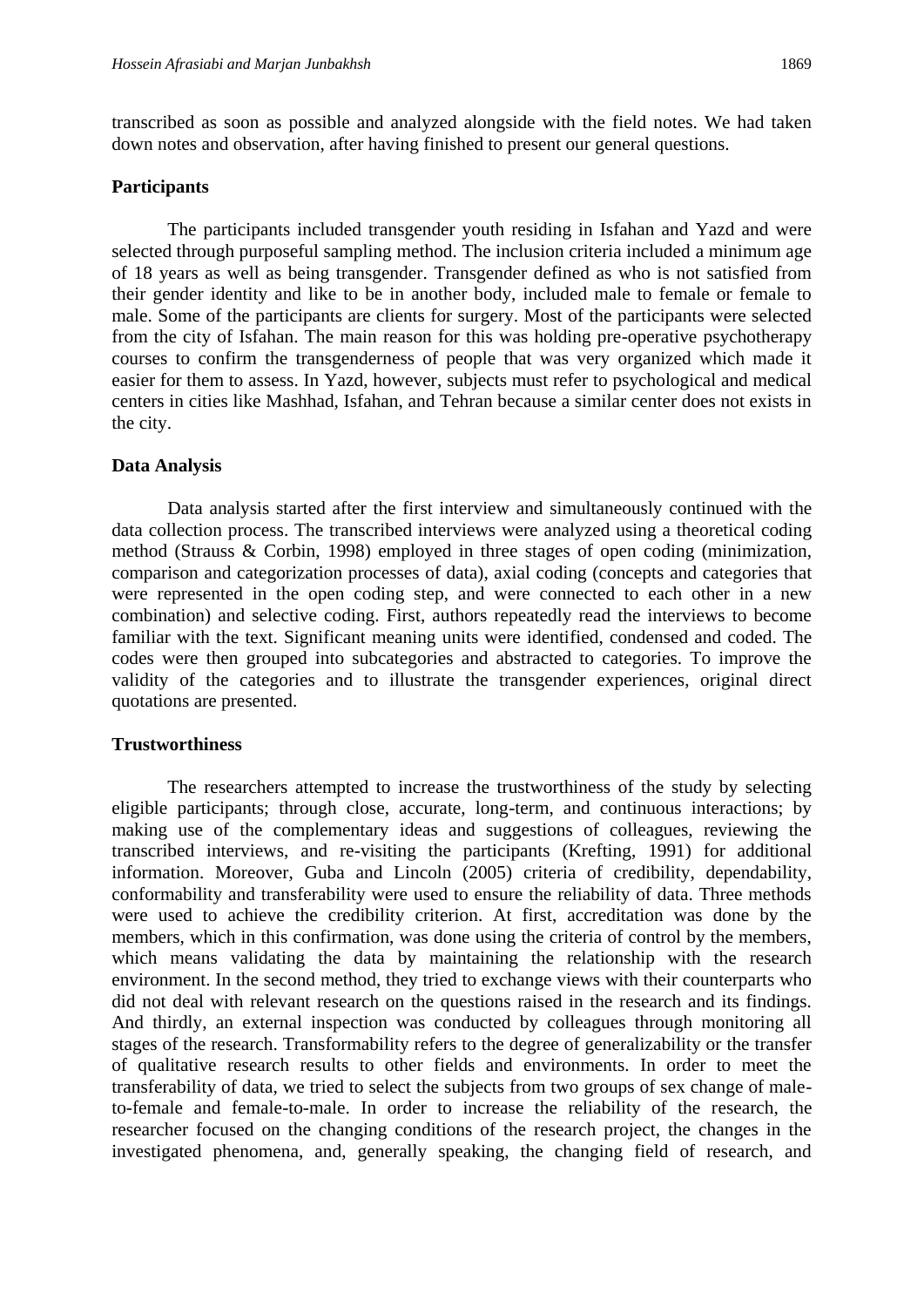accurately described these changes. They discussed the obtained data in different parts of the analysis as well as at the end of the analysis for data verification.

#### **Ethical Considerations**

Informed verbal consent was sought from the administrative body of Isfahan counseling and treatment center. Besides, all information, scripts and recordings were kept completely confidential by the researchers. The identities of participants were not disclosed and aliases were replaced to comply with the privacy principle. An informed written consent for conducting the interviews and recording them was sought from people who agreed to participate, and they were free to suggest their convenient place for their interviews. All participants were ensured about the confidentiality and anonymity of their information by using pseudonyms in published reports. The participants were also briefed about the approximate time of their interview(s).

#### **Results**

By end of interviews, we had transcripts about participant's everyday life. The transcripts analyzed by theoretical coding in three types included open, axial and selective coding. Finally, the constructed concepts categorized in six main categories that represent the experience and actions of transgender participants. Six categories emerged from analyzing the data included attempts to display desired identity, performing identity in solitude, prominence of identity, converse body, daydreaming and pressure for coexistence.

#### **Attempts to Display Desired Identity**

Transgender people yearn to exhibit the identity they actually desire in public sphere. Their genuine gender identity tends to be suppressed due to its disparity with their bodies, but there are always fissures where the actual identity is manifested through their behaviors and desires. Since their childhood, they seek to play in the role of their opposite physical body. As they are aware of this disparity, they are constantly suffering and their behaviors are not consistent with their gender roles. This challenge and the desire for smooth socialization makes the transgender person modify their corporeality to conform it to their in identity.

Maryam, a 21 year old, male-to-female transgender, who experienced her six month of her new identity, thus expressed the disparity she previously felt:

Since my kindergarten years, I learned that I was different from others. When I was in the neighborhood with my boyfriends and they played boy games like football, I would step down and go to girls and play with them. I was always the mommy in games. I always had a doll, but my parents did not buy it. I was saving my money to buy one.

The purpose of identity expression through behaviors, wearing and appearance by transgender people is changing other people's perceptions and moving the minds of others away from the body to an identity which is not visible.

#### **Performing Identity in Solitude**

The gender-related cultural and social expectations always engulf subjects and might impede the expression of the manifestations of inner desires. Individuals need a safe space to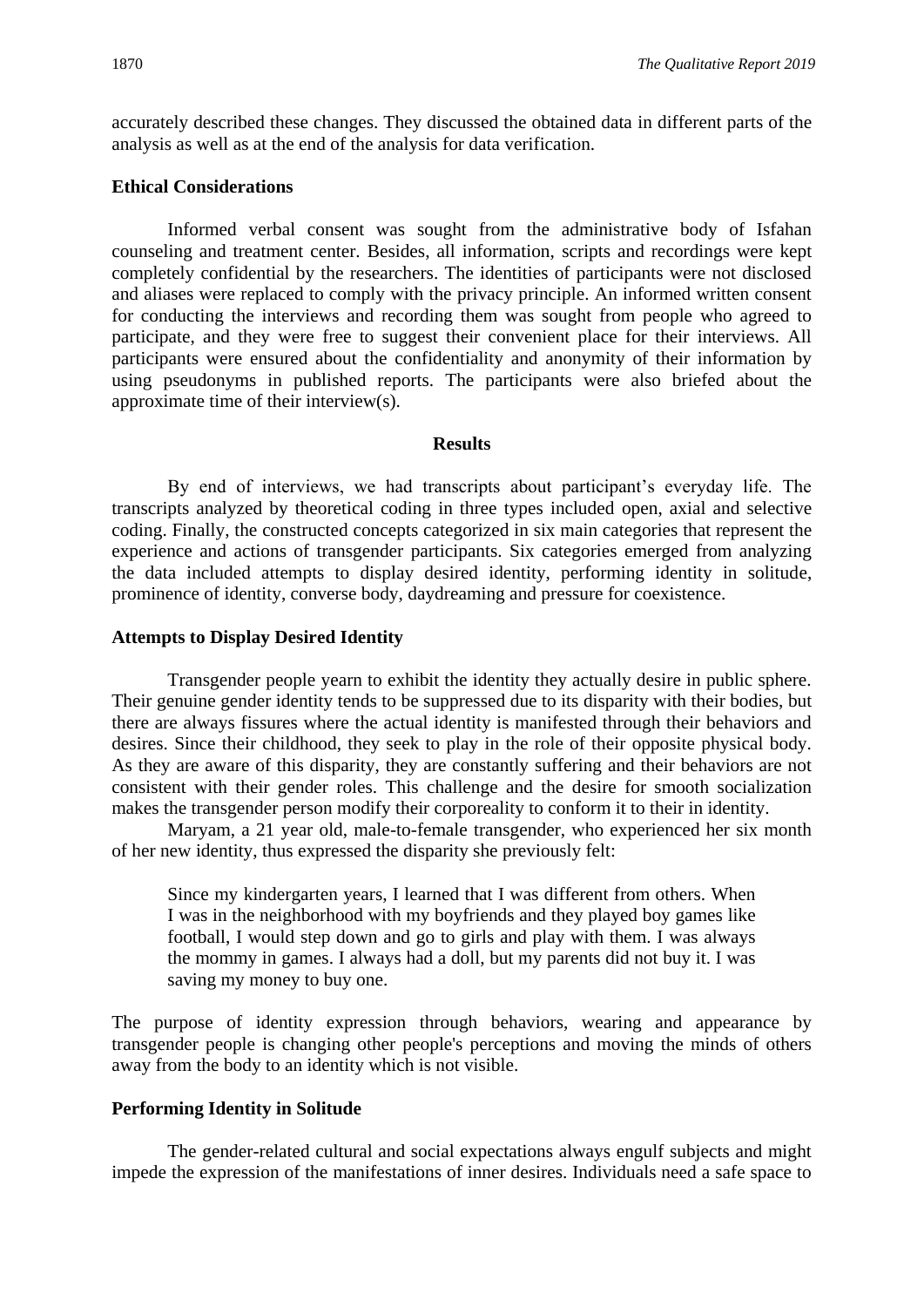freely express themselves without a fear of prejudices, a space that permits the performance of their identity without being blamed and humiliated. Transgender subjects recognized this place during their childhoods and before their full awareness of their bodies. Many of them sought refuge to bathrooms or similar places where they can easily relax and come into terms with their identity because of their permanent fears of being blamed by their families and of not being allowed to live in their inner solitary worlds. When they find a chance, they perform their identity either through coquetry or by wearing conspicuous make-up where they feel safe. Identity performance varies with people depending on their families and reception in their environment. They usually perform their identity in the safety of their privacy.

Mahshid, who could only perform her identity in her solitude due to her suppressive domestic life, noted:

As a child, I wore feminine clothes; I used to wear skirts. I followed what my mother did when I was alone. I was more comfortable when I was lonely. I also delighted in my solitary feminine activities like dancing, putting on makeup, music and coquetry.

Sometimes they find comfort in exceptions, a family member who is aware of their individual differences, and makes their life easier.

We found that transgender people were not free to perform their identities, and they are reprimanded as soon as their transgressions are observed. Therefore, they try to express their genuine gender identity secretly, isolation and far from others.

# **Prominence of Identity**

Transgender people find a disparity between their genuine identity and the one with which others associate them, so they start to re-identify and perform appropriate behaviors. This discrepancy causes an internal tension for them. In their transition from female to male gender identities, transgender participants exhibited great concern and sensitivity about the public endorsement of their new identities. They have insisted on their male identity and acted accordingly even in their conversations with girls. In male to female transitions, participants were very comfortable in their physical interpersonal contacts, like shaking hands, to fulfil the expectations of being accepted as a girl.

Talking about her behavioral inclinations, Maryam noticed these expectations:

As a child, I like to play with dolls. When I grew up, I was prone to being a bride rather than choosing a wife. It was horrifying even to think about it. I always wanted to be a bride. I watched princess cartoons, was interested bridal outfits, artworks and handicrafts like making flowers and crown about which I learned by attending classes and through watching TV shows. I even know how to make flowers and started to cook since I was in the fourth grade of my primary education.

Transgenderstry to express their identity in all their behaviors and roles, and behavioral expectations are tailored to their hidden identity. Normative societal expectations compels transgender subjects to publicly foreground their genuine identity.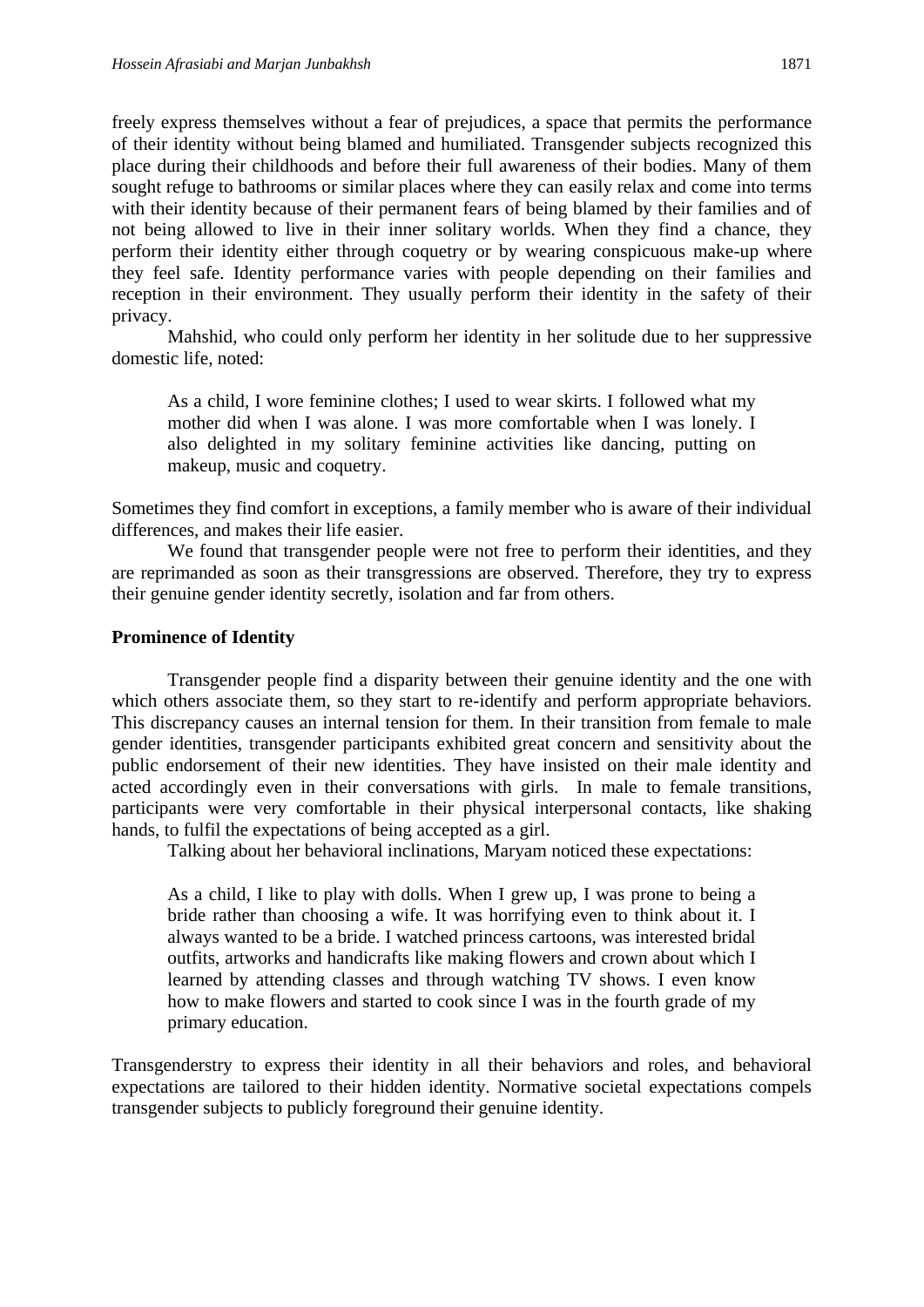#### **Converse Body**

It is frequently assumed that gender identity naturally follows from one's sex. Yet, identity does not always have the ability to follow the body, it rather makes the body follow it. Breaking from societal homogeneity, these people have a sense of being different from others with occasionally disturbing consequences. The difference in transgender people is the opposite. They have experienced a situation in terms of these differences of circumstances,

Sometimes, these differences are not only perceived by transgender people, but also by others including neighbors and friends which frequently leads to their being labeled. As Ehsan remarked,

Since childhood, I showed masculine behaviors, I was even introduced as bad guys from the neighbors, because I was a transgressor. My mates were all boys, and I was even blamed for my cover, but I thought it would change over time and I did not care much about this. But it became more serious in my high school years and I fully realized my difference from others.

#### **Daydreaming**

The lack of awareness in the family and stigma of transgenderness in the society have caused them to control the interested behaviors, in the dark night without any prejudice and disturbance from others, they do dream about their favorite identity. Most of these people do not talk about these issues because of inappropriate perceptions or encounters with them, and they partake in night dream for their favorite identity

Sadegh confessed he was attracted to his college high school teachers:

I had a lot of sexual tendency to young teachers at school. I dreamed about them at night. In these dreams, I fancied wedding and I was hoping that these conditions would end and I can start as a boy.

Due to the different body tendencies in transgender people, they have been attracted to the behaviors and encounters of their classmates during the day and their sympathy with their homogeneous. The lack of conditions for expressing it during the day has made daydreaming possible for the night's relaxation and the time to be free to satisfy the gender roles that they wished during the day to dream at night with the same role.

## **The Pressures of Coexistence**

Most people find a chance to associate with their peers in school and university, but transgender people cannot easily connect to others as they cannot find enough common grounds between themselves and their peers. This might go so far as having problems with school and university administrations. Such problems were more evident among male-tofemale transgender persons one subject was concerned with peer harassment at school, despite his attempts to conform to the accepted norms. His differences inevitably led to being ridiculed or even physically abused at school. These challenges compels such 'misfits' to pretend behaviors that do not actually match their inner world. But as soon as they lose it, harassment might ensue.

By living among people and in the process of coexistence of a transgender person with others, they have a tendency toward some of their classmates or colleagues. Mahsa that was a male to female transgender and live among her classmate boys said: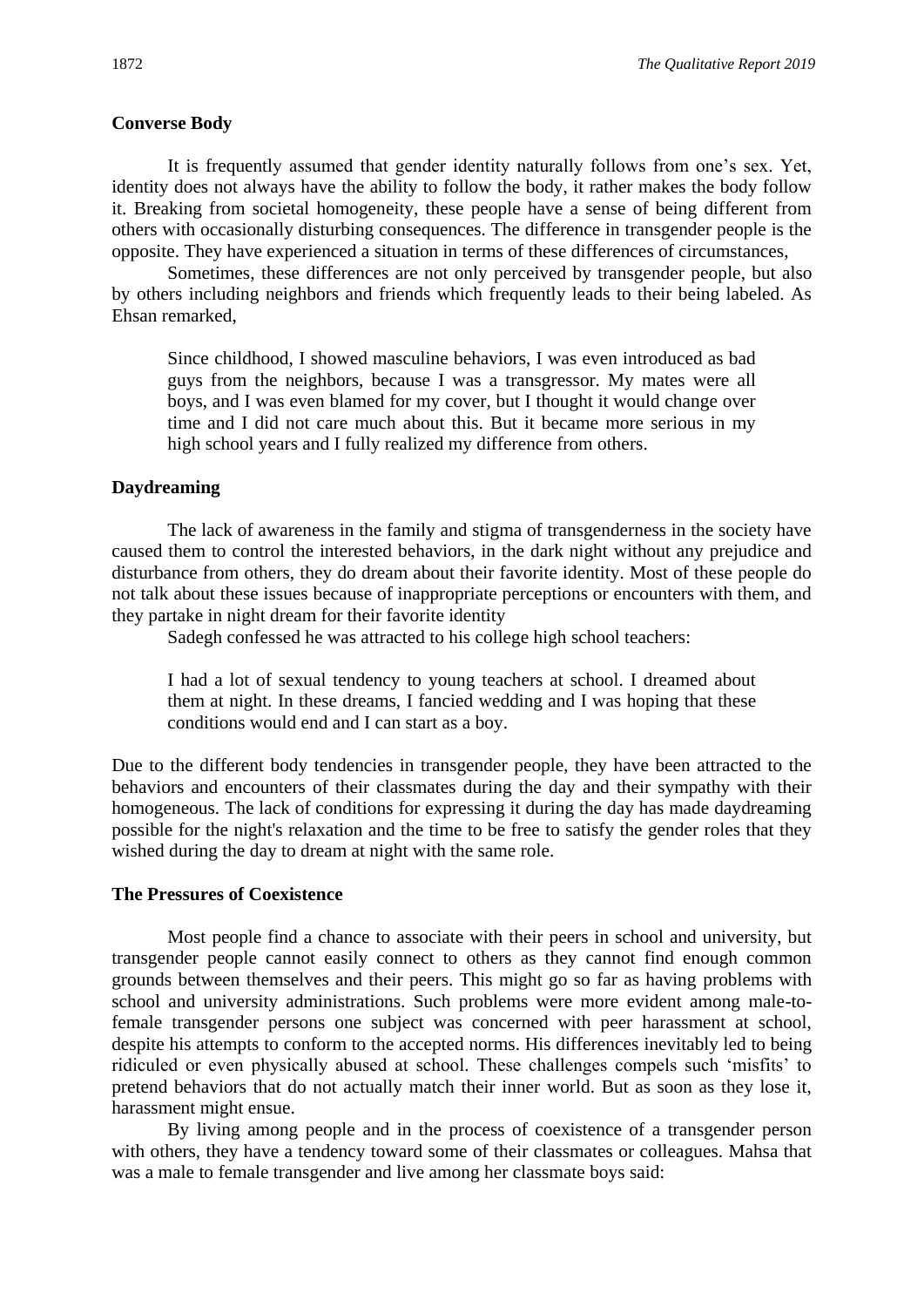When I was in my high school years, I felt tendency about my classmates, they were attractive to me, and I was attracted to their behaviors and attitudes. I desired to be with them. I became friends with one or two. Of course, they attached to me because of my girly behavior.

Likewise, Amir observes, "In high school and pre-college, my colleagues were all girls. Their talking, behavior and tune were very beautiful. I liked to look at them and approach them. I have been friends with one of them lately."

The compulsory coexistence of transgender people with others due to lack of behavioral and mental similarities has led to tough time for these people. Transgender people suffer to have to perform roles, to which they do not feel they belong. they suppress their identities and behave according to societal norms and anticipations to avoid conflicts, and only slightly manifest their disparities.

#### **Discussion**

Gender identity reflects the features, functions and feelings of masculinity or femininity as acquired in the process of socialization. Through this interactive process, social subjects recognize themselves as men or women. Although human identity has many dimensions, the most central and determinant of these factors is the social definition of masculinity and femininity. Gender identity is a concept that a person has as a woman or a man, as it is reflected in "I am a boy or I am a girl"

According to Sandra Bem's theory, a 2 years old child has a gender identity, meaning he or she identifies with boys or girls. More accurately, he or she obtains and internalizes a gender schema about the behavior of boys and girls This organizes and interprets human interests and activities. The gender schema also helps children to classify; that is, in imposing a gender-based classification, children evaluate the use of different methods of cultural definitions of gender in order to address the gender suitability and exclude any behavior that does not conform to it In the case of transgender people, the challenges of identity begin from the early years of life, and the sense of gender disparity increases over time. Transgender people's perception and definition contradicts their physiology. People with completely masculine features might believe that they are women and their body does not fit them. When they notice these disparities for the first time, several challenges and questions occur to them. This is aggravated when they encounter the reactions of others by their attempts to impose a normative gender on them.

As our participants noted, The existence of a different orientation and the paradox of gender and sex are recognizable since childhood in games and being with peers at school and neighbor. With the advent of puberty, a person's dissatisfaction with their gender identity is intensified as they are subject to different attractions. Different social experiences, increases the intensity of these differences and strengthens the belief of being created in a upside down body. These contradictions makes them attempt to make sense of their biology in order to achieve self-confidence. Although they find themselves in a converse body and pressure of coexistence, they attempt to play desired roles and living with prominence identity.

According to Bem (1981), having both male and female characteristics, androgynous people have a large array of behaviors which allow them to deal with more effective behaviors according to their conditions. Therefore, androgynous people are considered to be flexible in their interpersonal relationships. Enjoying a higher level of mental health and characteristic perfection are not restricted by dogmatic gender roles and they feel more freedom in effectively responding to different situations. Bisexual people are completely flexible and act as men in their masculine skills and as women in their feminine tasks (Bem,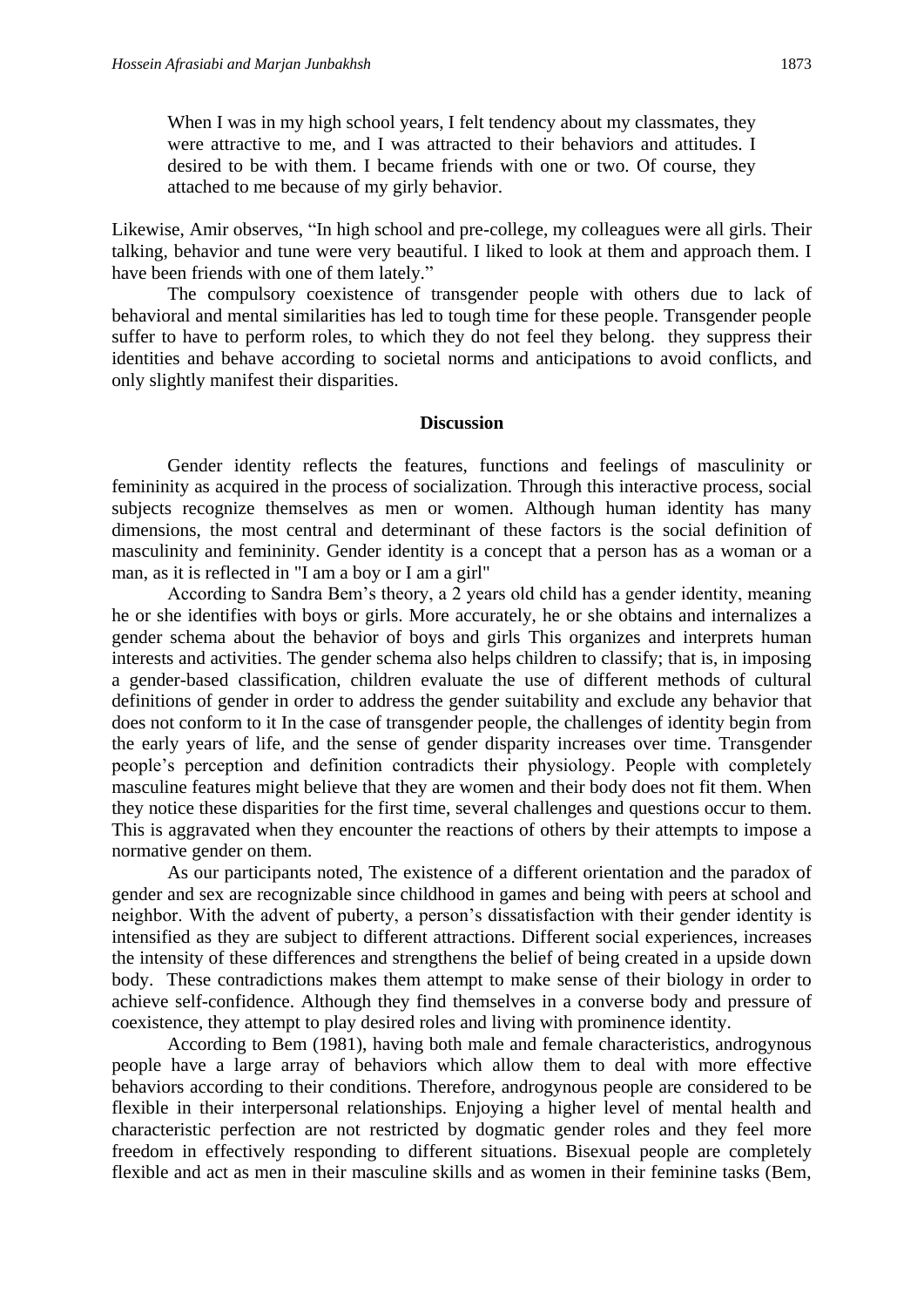1981). At a wider level, there is the likelihood of this thinking about transgender people and, we will find that the identity of these individuals is completely different and based on their position, they do not put themselves in the socially accepted gender categories. There are even situations in the lives of these people in which introducing themselves in the physical categories has significant benefits to them. But for these individuals, the secret identity that runs counter to their bodies is more important and will not replace any situation. Transgender people said that they never can forget the real Identity and used several action strategies in favorite to the mental needs such as performing identity in solitude, representing the favorite identity with wearing and appearance and idealization themselves by daydream.

When the identification process is in its inchoate stages, transgender people suppress their identities and behave according to societal norms and anticipations to avoid conflicts, and only slightly manifest their disparities in their behavior. In this case, performing identity in solitude and daydreaming is two main action strategies by them. Indeed, they preserve their digressive behaviors before their thorough disillusionment with their biological gender. This is an attempt to secure their social support. But this suppression is not permanent, and others will soon notice them, too. Families are prone to deny their trans children at first; instead, they try to amend their behaviors through providing gender-specific toys, encouraging them to observe of behavioral norms, and encouragement of gender-specific behaviors. Meanwhile, people deem their behaviors abnormal as they do not know much about this gender category. Their crossing of sexual and gender borders is considered as rule breaking which makes them antisocial or offenders in public.

Although the attitude toward transgender is changing during recent decades in different societies, they face with challenges. We showed a part of their experiences, and like any qualitative research, the generalization of the research results is not possible.

For have better life for transgenders, we suggest that childhood screening should be performed to identify and care for transgender people from early years of person's life. This process alongside with domestic awareness facilitate the identification and socializations processes. Our inquiry can have some implications about transgenders. The main one is for families that live with transgender member; we shall aware that the family is first sphere of hope and life for transgenders. Living condition for transgenders become well if their family and parents had sufficient information about trans. The health and education administration can educate families about trans needs.

The main limitation of this research was to have participant's permission for collaboration in interviews. Although we had their permission before first interview, they have preferred to withhold some information.

#### **References**

- Ahmadzad-Asl, M., Jalali, A. H., Alavi, K., Naser Bakht, M., Taban, M., & Mohseninia-Omrani, K. (2010). The epidemiology of transsexualism in Iran. *Journal of Gay & Lesbian Mental Health, 15*(1), 83-93.
- Aizura, A. (2010). Feminine transformations: Gender reassignment surgical tourism in Thailand." *Medical Anthropology, 29*(4), 424-443.
- Balzer, C., LaGata, C., & Berredo, L. (2016). *TMM Annual Report*. Retrieved from <http://www.suarakita.org/wp-content/uploads/2016/11/TvT-PS-Vol14-2016.pdf>
- Bem, S. L. (1981). Gender schema theory: A cognitive account of sex typing. *Psychological Review*, *88*(4), 354-364.
- Boellstorff, T. (2004). Playing back the nation: Waria, Indonesian transvestites. *Cultural Anthropology, 19*(2), 159-195.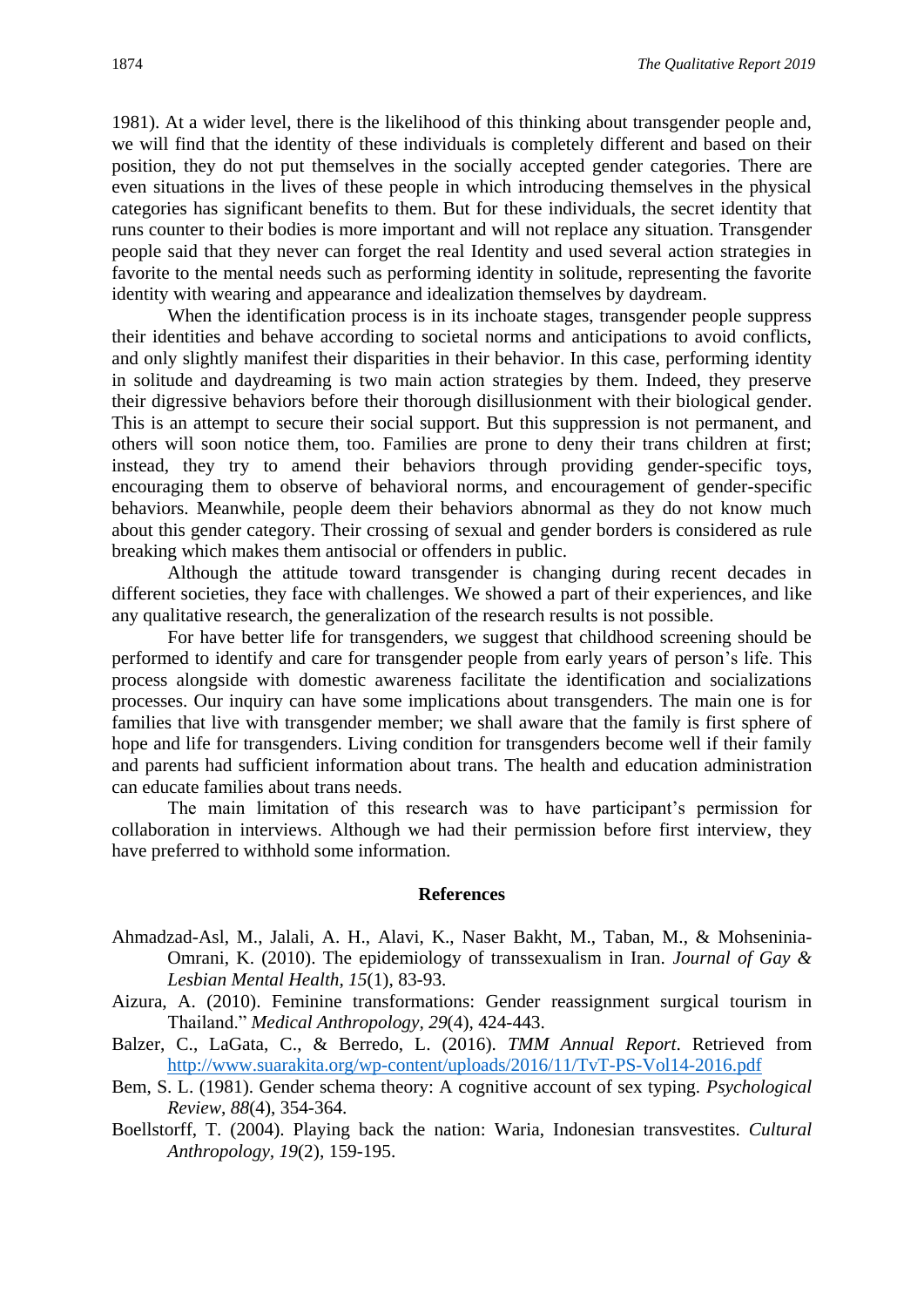- Bolin, A. (1988). *In search of Eve: Transsexual rites of passage*. South Hadley, MA: Bergin and Garley.
- Byne, W., Bradley, S. J., Coleman, E., Eyler, A. E., Green, R., & Menvielle, E. J. (2012). Report of the American Psychiatric Association task force on treatment of gender identity disorder. *Archives of Sexual Behavior*, *41*(4), 759-796.
- Carroll, L. (2016). Therapeutic issues with transgender elders. *Psychiatric Clinics of North America*, *40*(1), 127-140. doi:10.1016/j.psc.2016.10.004
- Castañeda, C. (2015). Developing gender: The medical treatment of transgender young people. *Social Science & Medicine, 143*, 262-270.
- Coleman, E., Colgan, P., & Gooren, L. (1992). Male cross-gender behavior in Myanmar (Burma): A description of the acault. *Archives of Sexual Behavior*, *21*, 313-321.
- Creswell, J. (2003). *Research design: Qualitative, quantitative and mixed methods approaches*. Thousand Oaks, CA: Sage Publications.
- Garrels, L., Kockott, G., Michael, N., Preuss, W., Renter, K., Schmidt, G., & Windgassen, K. (2000). Sex ratio of transsexuals in Germany: The development over three decades. *Acta Psychiatrica Scandinavica*, *102*, 445-448.
- Godlewski, J. (1988). Transsexualism and anatomic sex ratio reversal in Poland. *Archives of Sexual Behavior*, *17*, 547-548.
- Gooren, L. (1989). Godlewski has drawn attention to the sex ratio of transsexuals requesting sexological treatment in Poland. *Archives of Sexual Behavior*, *18*, 537-538.
- Guba, E. G., & Lincoln, Y. S. (2005). Paradigmatic controversies, contradictions, and emerging confluences. In N. K. Denzin & Y. S. Lincoln (Eds.), *The Sage handbook of qualitative research* (3rd ed., 191-215). Thousand Oaks: Sage.
- Heiman, E. M., & Cao Van, L. (1975). Transsexualism in Vietnam. *Archives of Sexual Behavior*, *4*, 89-95.
- Herdt, G. (Ed.). (1996). *Third sex, third gender: Beyond sexual dimorphism in culture and history*. New York, NY: Zone Books.
- Kim, T.-S., Cheon, Y. H., Pae, C. U., Kim, J. J., Lee, C. U., Lee, U. J., & Lee, C. (2006). Psychological burdens are associated with young male transsexuals in Korea. *Psychiatry and Clinical Neurosciences*, *60*, 417-421.
- Krefting, L. (1991). Rigor in qualitative research: The assessment of trustworthiness. *American Journal of Occupational Therapy, 45*(3), 214-222.
- Krippendorff, K. (2004). Reliability in content analysis. *Human Communication Research*, *30*(3), 411-433.
- Kulick, D. (1998). *Travesti: Sex, gender, and culture among transgendered prostitutes*. Chicago, IL: University of Chicago Press.
- Landen, M., Walinder, J., & Lundstrom, B. (1996). Prevalence, incidence and sex ratio of transsexualism. *Acta Psychiatrica Scandinavica*, *93*, 221-223.
- Meadow, T. (2011). "Deep down where the music plays": How parents account for childhood gender variance. *Sexualities, 14*(6), 725-747.
- Mehrabi, F. (1996). Study of some demographic characteristics of transsexualism in Iranian patients in Persian. *Andishe-ve-Raftaar*, *2*, 6-13.
- Mohammadi, S. Y. (2016). *Personality theories*. Tehran, Iran: Ravan Publication.
- Mohammadi, N., Dianati, M., Omidi, A., & Eftekhar, M. (2016). Lived experience of maleto-female transsexual people after sex reassignment surgery. *International Journal of Medical Research & Health Sciences*, *5*(10), 102-110.
- Najmabadi, A. (2014). *Professing selves: Transsexuality and same-sex desire in contemporary Iran*. Durham, NC: Duke University Press.